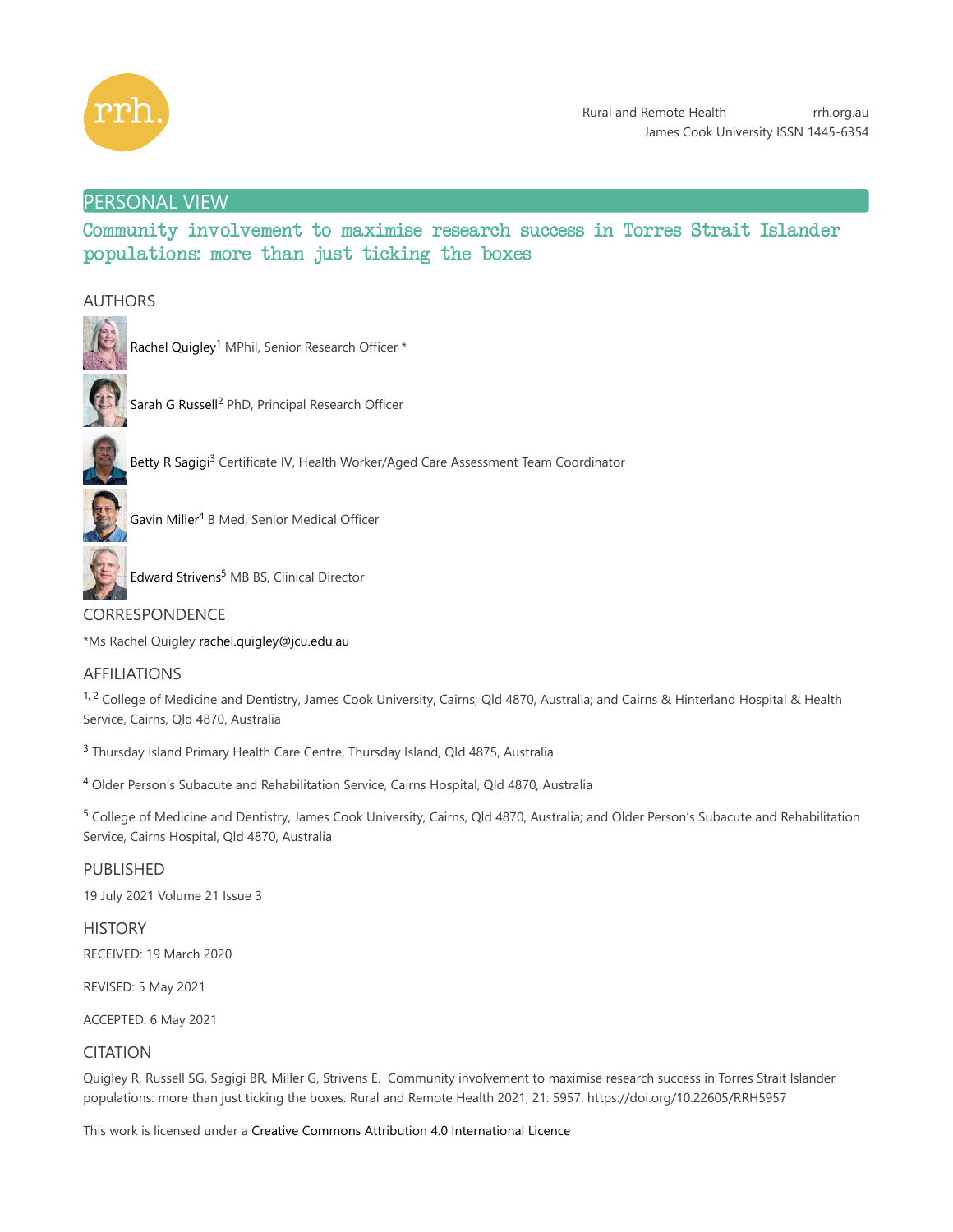# ABSTRACT:

**Context**: Health research is important to effectively address the health disparities between Indigenous and non-Indigenous Australians. However, research within Aboriginal and Torres Strait Islander communities has not always been conducted ethically or with tangible benefits to those involved. Justifiably then, people may be reticent to welcome researchers into their communities. Genuine commitment to community consultation, the fostering of partnerships and collaborative approaches maximise successful outcomes and research translation in these communities.

**Issue**: Despite guidelines existing to try to ensure the needs of Aboriginal and Torres Strait Islanders are met through any research involving them, non-Indigenous researchers may not be fully

aware of the complexities involved in applying these guidelines. This article explores how a team of Indigenous and non-Indigenous researchers understood and applied the guidelines during a 3-year dementia prevalence study in the Torres Strait. Their reflections on the practicalities involved in conducting ethically sound and culturally appropriate research are discussed. **Lessons learned**: Having a deep understanding of the ethical principles of research with Torres Strait communities is more than just 'ticking the boxes' on ethics approvals. Genuine community involvement is paramount in conducting research with the communities and only then will research be relevant to community needs, culturally appropriate and facilitate the translation of knowledge into practice.

### Keywords:

Australia, community engagement, dementia, health research, Indigenous, Torres Strait.

### FULL ARTICLE:

### **Context**

Aboriginal and Torres Strait Islander peoples experience more complex health issues, significantly higher rates of chronic disease and lower life expectancy than the general population<sup>1</sup>. Addressing these health inequities therefore remains a vital area of health research. Quality health research has the potential to contribute to improvements in health care by adding to the knowledge base on disease prevalence, risk and protective factors, effectiveness of treatment or public health interventions, and healthcare costs and use<sup>2</sup>. However, health research within Aboriginal and Torres Strait Islander communities has not always brought tangible benefits to research participants<sup>3</sup>. Justifiably, Aboriginal and Torres Strait Islander peoples may be sceptical about the value of research, particularly in relation to the health and social changes that the research promises<sup>3-5</sup>. The extent to which research is seen as valuable depends on its nature, quantity, quality and the translational outcomes<sup>3</sup>.

To ensure health research is conducted in a culturally appropriate and ethical manner and has tangible research benefits, funding bodies such as the National Health and Medical Research Council (NHMRC) and research ethic committees require researchers to demonstrate that their research within Aboriginal and Torres Strait Islander populations conforms to ethics standards<sup>6</sup>. Other guidelines and frameworks have been developed in consultation with Indigenous stakeholders to ensure that the needs of Aboriginal and Torres Strait Islander communities are met, with each having its own research principles. In addition to the NHMRC quidelines<sup>6</sup> and its accompanying document, *Keeping research on* track II<sup>7</sup>, the most common guidelines for Indigenous health research include *Guidelines for ethical research in Australian* Indigenous studies<sup>8</sup>; The NHMRC Road Map, a strategic framework *for improving Aboriginal and Torres Strait Islander health through* research (Road Map I, II & III)<sup>9-11</sup>; and *Aboriginal Health and Medical Research Council of New South Wales Guidelines for* Research into Aboriginal Health: key principles<sup>12</sup>.

## **Issue**

For non-Indigenous researchers working with Aboriginal and Torres Strait Islander communities, applying these guidelines may seem daunting, and putting them into practice can be challenging<sup>13-15</sup>. There is often little appreciation of what is involved, the time needed, and an understanding of how important it is to ensure processes are thought through. A failure to grasp the requirements runs the risk of researchers just 'ticking the boxes' on applications and grants without fully understanding the complexities of ethical research. Researchers need to have a good understanding of what these guidelines mean and how they can be implemented practically, if they are to truly incorporate them into their research. According to Harrison, in Laycock et al 'The ethics application is what researchers focus on, when really ethics are so much more - they are the foundations of the research' (p. 30)<sup>16</sup>. Without deep understanding and a genuine desire to conform to these core values, non-Indigenous researchers run the risk of conducting unethical and culturally inappropriate research. Historically, researchers have been criticised (often legitimately)<sup>16,17</sup> for placing their own interests and career advancement above the benefit to the communities involved. While there are many motivations for research that are often well intentioned, it is imperative that community ownership and benefit to the community are at the forefront of any research conducted.

Health equity for Aboriginal and Torres Strait Islander peoples is more likely to be achieved through improved research processes and ethics frameworks to keep researchers accountable<sup>2</sup>. Few studies report the processes used to conduct successful and appropriate research within Indigenous communities<sup>17</sup>, and the majority of publications<sup>13,17-19</sup> concentrate on Aboriginal and not Torres Strait Islander communities. The aim of this article is to outline how the Healthy Ageing Research Team (HART) conducted a research study with Torres Strait Island communities. A reflection of experiences as Indigenous and non-Indigenous researchers in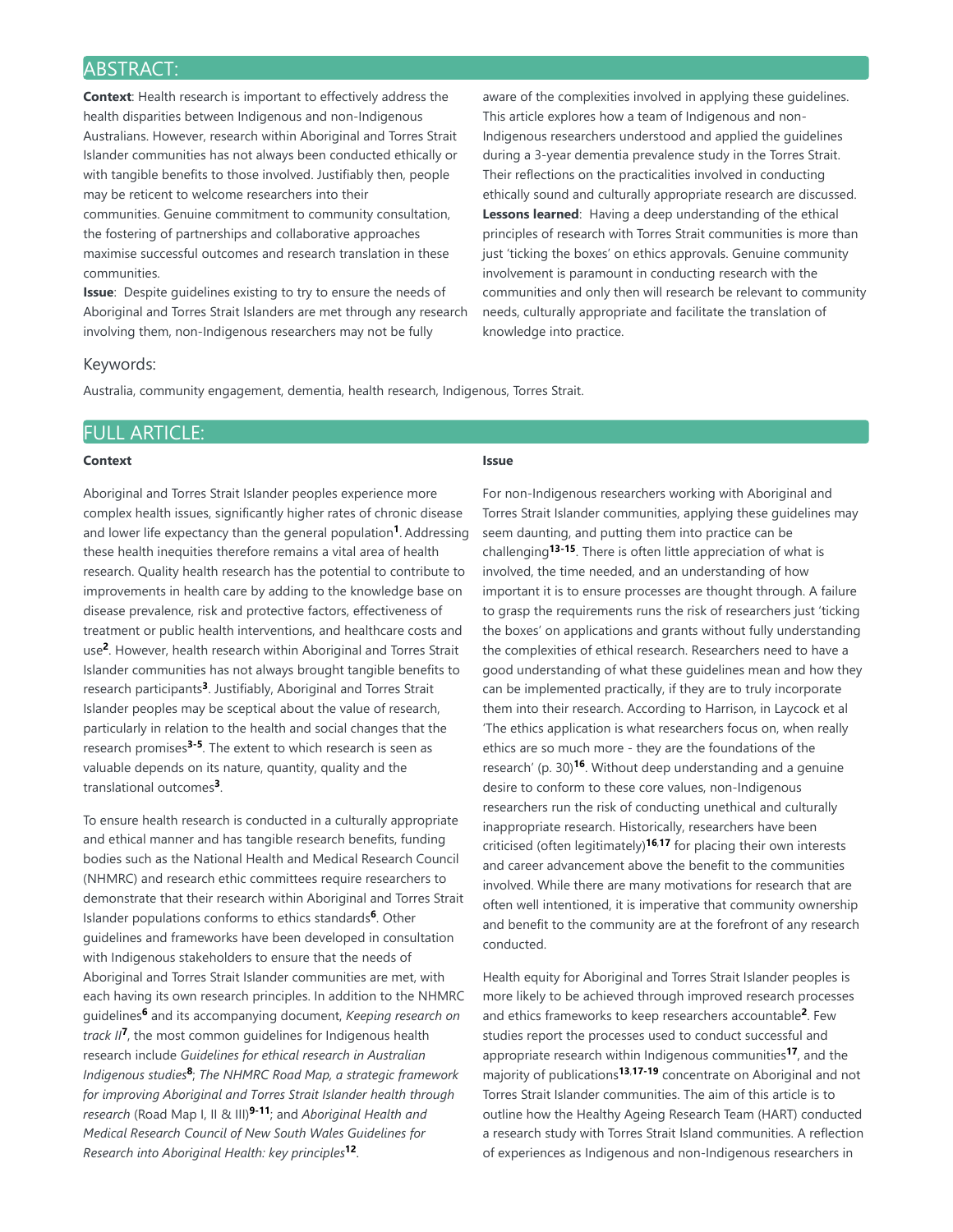applying ethical approaches to our research is presented, incorporating the practice of reflexivity and the valuable lessons learnt along the way.

## *The research team*

HART is a team of clinician researchers in Far North Queensland, Australia who have been providing clinical aged-care services across the Torres Strait for over 20 years. The team members who conducted this research comprised a Torres Strait Islander Health Worker, an Aboriginal senior medical officer, and three non-Indigenous clinicians (geriatrician, neuropsychologist and physiotherapist).

## *The research context*

In 2015, HART was awarded NHMRC funding to conduct a 3-year dementia prevalence study across Torres Strait communities. Dementia is a National Health Priority in recognition that it is a growing public health issue with significant social, medical and financial implications<sup>20</sup>. The number of people diagnosed with dementia in Australia is expected to increase dramatically over the next few decades to about one million by 2058<sup>21</sup>. Accurate prevalence figures are therefore critical for future planning and provision of appropriate care for people with dementia and their carers. Dementia research is even more urgent for Aboriginal and Torres Strait Islander communities, where rates of dementia are three to five times higher than the general population<sup>22-24</sup>.

Outcomes of the research are reported elsewhere<sup>24</sup>. However, many lessons were learned along the way in conducting ethical research, and sharing HART's experiences may provide guidance to prospective researchers.

### *Ethics approval*

The study received ethics approval from the Far North Queensland Human Ethics Research Committee (HREC/13/QCH/129 - 878) and James Cook University (H5495).

## **Lessons learned**

## *Establishment of respectful partnerships*

Building of relationships is the first step outlined in *Keeping* research on track II<sup>7</sup>. The importance of maintaining a relationship through the whole research journey, meeting appropriate representatives and key local people, following community protocols, as well as demonstration of researcher skills and experience, are emphasised. For HART, building relationships occurred over many years and was crucial to the success of the study. Despite being located in Cairns, some 800 km south of the Torres Strait, members of HART have been providing clinical services to the ageing Torres Strait population for over 20 years. This has led to a close working partnership with the Post-acute, Rehabilitation and Aged Care service based on Thursday Island and with the Aged Care Assessment Team in the Torres Strait. These relationships have been maintained and strengthened over time.

Ongoing commitment to providing specialist clinical services in a remote region fostered trust and facilitated rapport with local healthcare teams. However, on reflection HART realised that the intermittent nature of a fly in, fly out service delivery model was insufficient to develop a wider understanding of the community, their issues, health priorities and culture. HART recognised the importance of being involved in community activities and learning about the history, protocols and culture of the communities across the region. To address this, HART became more involved in local activities such as the annual health expo, visited local museums and cultural centres, engaged in and presented education sessions with local groups such as Rotary as well as the health service, and over several years formed relationships with other key community members, aged care groups and the councils.

## *Identifying the health issue*

*Keeping research on track II* describes the importance of Aboriginal and Torres Strait Islander peoples being involved to shape the research idea and ensuring the research addresses community priorities and aspirations. For HART, the development of local partnerships and fostering of relationships provided opportunities to listen to community concerns regarding the health of their older adults. This engagement was with health and aged care staff, patients, and the wider community. Consultations ranged from formal community meetings, participation in forums and community radio, engagement with associations such as Rotary, and informally with chats over morning tea. Concerns were raised and issues identified around dementia awareness, diagnosis and available treatment, and supports for both the patient and family. These discussions formed research priorities, as identified by the community. However, HART was mindful to be honest in meeting community expectations and not to make commitments that could not be fulfilled. Funding would be needed to conduct effective research into the prevalence of dementia and other issues of ageing. Nevertheless, agreement was reached to embark on a process of collaboration to design, implement and evaluate a small pilot study<sup>22</sup>, whilst seeking funding for a larger research study.

## *Research design*

Another step in *Keeping research on track II* is about developing the project and seeking agreement. This section of the guide emphasises the importance of a research agreement, letters of support and finalising a research plan that includes regular updates to participants and communities. For the HART research study a steering committee of local community and council members, Indigenous researchers and Indigenous health care workers was established prior to commencement. The committee met regularly and provided input into study design, advised on protocols, and facilitated access to community decision-makers. Through the steering committee, the team applied reflective listening, allowing the collective expertise of the Aboriginal and Torres Strait Islander members to guide the research, ensuring validity and appropriateness.

Feedback obtained from the steering committee and participants of the pilot study was incorporated into the design of the larger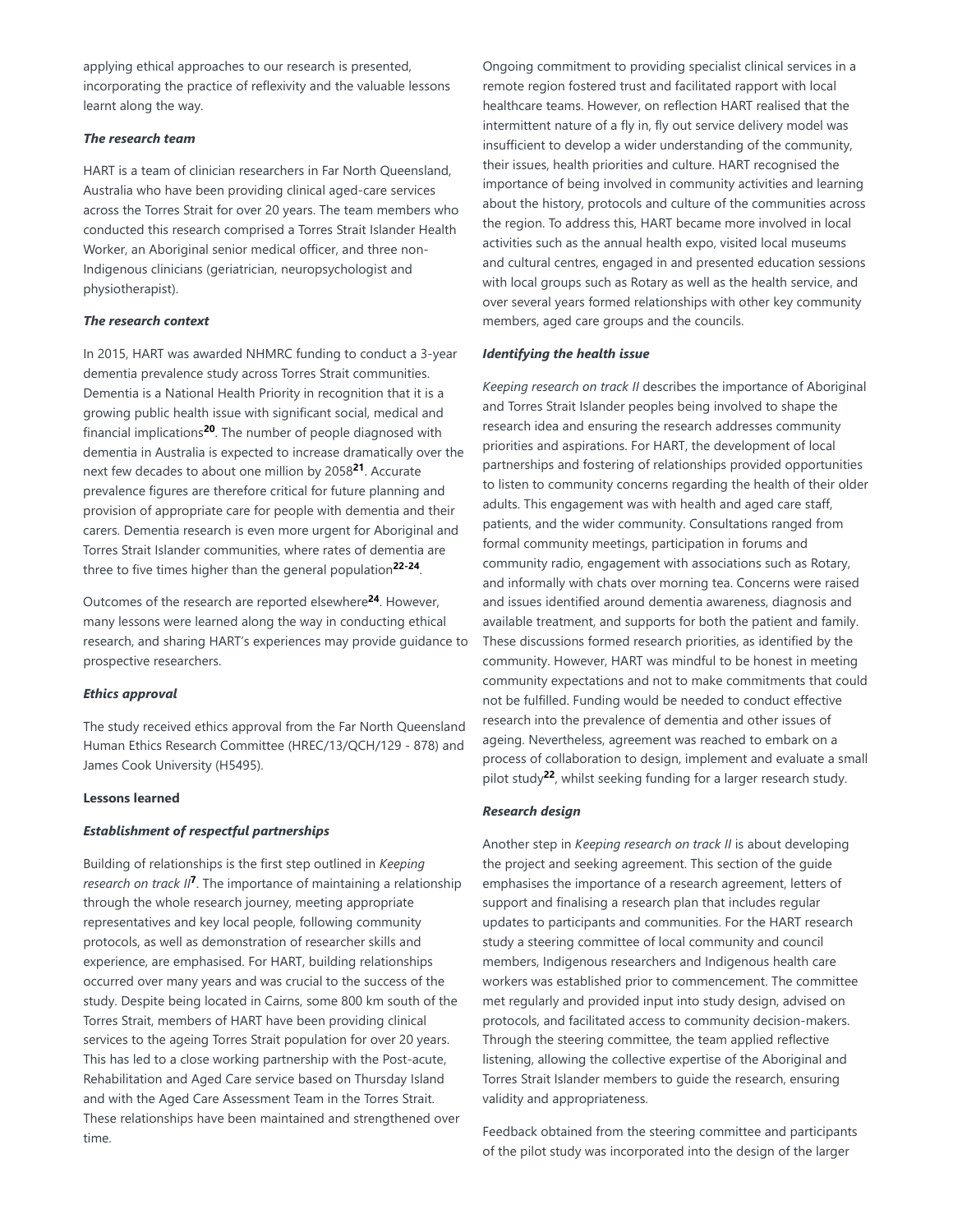study. Part of the feedback received from a meeting of Torres Strait Islander Councillors was that the larger study should include all populated islands rather than the selected communities initially proposed. Planning of the larger research took time and involved extensive discussions with a range of Torres Strait community members. A joint approach was taken to develop the research design through informal and formal meetings with key stakeholders across the wider community, ideas were developed over several months and were based on acceptability to the community rather than fitting into a funding model.

*Keeping research on track II* highlights the importance of research that has Aboriginal and Torres Strait Islander peoples leading, or being members of, the research team. For this study, the local Torres Strait Islander aged care health worker joined the HART team as a co-researcher. A mutual learning-teaching relationship was developed around respectful protocols and she provided the team with cultural guidance. At times non-Indigenous team members made mistakes such as being unaware of cultural titles, not providing enough time to participants who desired more information, not fully understanding the importance or significance of some cultural festivities, not seeking correct permission from the appropriate person for such things as photography of the Island; and, on occasion, presuming our non-Indigenous viewpoint was acceptable. For example, while developing a healthy ageing resource in the form of a calendar, photographs including shots of sunsets to represent the beauty of the Torres Strait were chosen until informed that a sunset represents the end of life. Given the negative message this would convey, which was at odds with the aim, the photos were replaced with more acceptable pictures.

#### *Research implementation*

In recognition of communities' experience of a power imbalance with research, in additional to formal ethics approvals HART obtained permission from each individual community about when, where and even if the study was to go ahead in that community. Providing adequate time to negotiate participation was critical and underestimated by the team - this consultation process took months. HART approached the engagement process by providing information to key stakeholders on individual islands by email and phone, followed by a community visit to introduce the research team in person. This strategy gave the community several opportunities to raise concerns, ask questions and clarify expectations. Several visits were sometimes required to form relationships and gain trust, with the study only going ahead when the community were willing to participate. HART was mindful that the communities may have perceived a power imbalance, as it was the specialist geriatric service negotiating participation. Health centres were reassured that a decision not to participate would not impact on future health service provision, that each health centre would determine what level of involvement they wanted, and timelines for data collection would be set by the health centre.

Respecting the needs of communities' own timelines and priorities, such as 'sad news' and community events, was paramount. This was challenging for the non-Indigenous team members, and

recognising they were not the only service visiting the health centres was an initial learning. Within busy health centres, research was seldom seen as a high priority, and the team needed to work around the health centres' and community's needs rather than research needs, even if that meant arranging, then re-arranging, visits. Promoting community control and ownership of the research in this way required deliberate work from us.

As all Torres Strait communities were invited to participate in the research, in recognition of the diversity of the region it was important to know different community's protocols. Some communities required prior registration and a sign-in at the council offices on arrival. Having a Torres Strait Islander coresearcher on the team was fundamental to research success. When visiting a new community, it was respectful to have her make introductions and explain about the team and the research. Being introduced by someone known and trusted by the local community, and able to vouch for the team's integrity, facilitated access to community elders, community groups and health service staff. Understanding community protocols and the rights of Aboriginal and Torres Strait Islanders to have their culture and values respected is clearly outlined in *Keeping research on track II*.

#### *Data collection*

On reflection, HART realised that time spent being involved in community activities was as important as completing the research activities. Being invited to attend community meetings or cultural events was recognised to be a privilege that should be prioritised over research schedules. On occasion, visits were changed due to unanticipated events within the community. In this way, HART maintained a flexible and community-driven approach in terms of scheduling, location, and audience. For example, a Seniors Day education session was cancelled at the last minute, so the team presented to primary school children instead. The children engaged well, showed they were very knowledgeable about dementia, and happily accepted the resources provided.

The research location was important and it was necessary to gauge which location suited each community. On some islands, participants enjoyed gathering at local health centres, while on other islands local community halls were preferred. Overwhelmingly, sitting under a tree or on the beach was favoured over sitting in an air-conditioned office.

Food is central to Torres Strait Islander culture<sup>25</sup> and played a fundamental role in engagement with health staff and participants. A significant lesson and a cornerstone event changed how the research process was viewed and accepted. HART was aware of the protocol of reciprocity concerning the sharing of food<sup>26</sup> and were surprised when store-bought cakes and drinks offered after participation in the study were frequently declined. The Torres Strait Islander team member highlighted the importance of how morning tea was offered and how this impacted on community acceptance. As providing store-bought cake after the study may have been perceived as patronising and a reward for participation, the protocol for offering food was changed. A table was set with a tablecloth and fresh flowers, home-made cakes and fresh fruit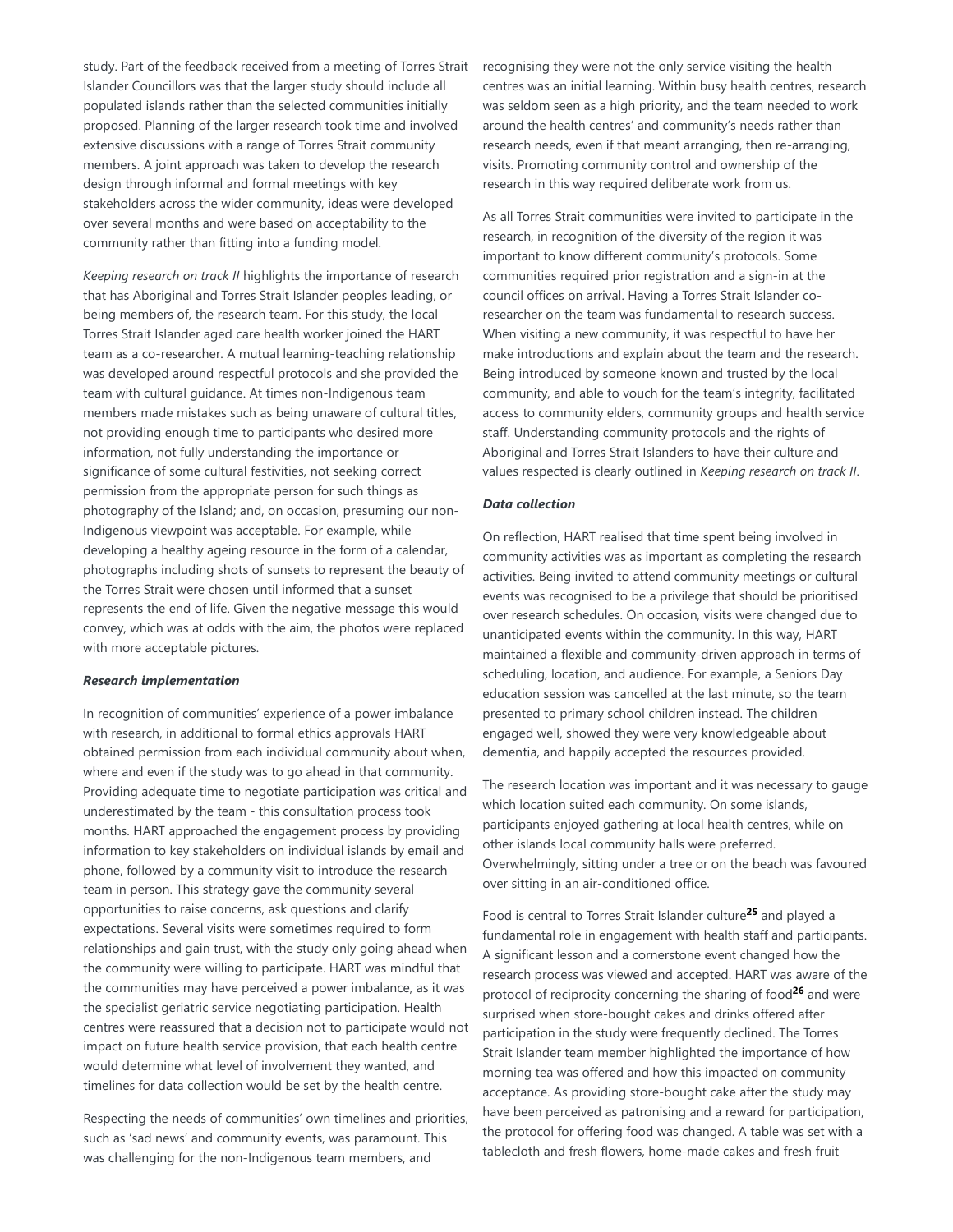were provided, and participants were invited to eat and yarn with the team before participating. This broke down barriers, as recipes were exchanged, conversations flowed, discussions on healthy diets and ageing followed, and trust and rapport formed. Although there was no obligation to stay and participate, most people stayed afterwards for more cake and yarning. Word spread around the community and more participants attended to join in the social activity and participate in the research.

Another lesson learned was that a time-orientated approach could be offensive - clock-watching and ending an interview before a client was ready was extremely rude<sup>26</sup>. Providing adequate time to value participants' responses and allowing them time to talk was prioritised. As part of the reflexivity practice, a debrief with the Torres Strait Islander team member was completed at the end of each day in the field to discuss issues or concerns raised and to ensure any feedback from the participants was passed on with their permission.

### *Capacity building*

Sustainable capacity building must be factored into timelines and budgets of research projects. During research trips, HART provided training and education to build local capacity beyond the life of the project. Focused training was conducted for local health and aged care workers on cognitive screening tools and dementia management strategies, carer workshops, were held, and community education sessions on dementia and healthy ageing were provided. Local aged care champions committed to furthering local knowledge and providing ongoing advice and support to individual communities were enlisted. These champions have become invaluable in sustaining momentum locally.

#### *Feedback of findings and translational outcomes*

HART recognised that in order to feedback results in a meaningful way, information had to be provided in forms that was useful and accessible. This aligns with recommendations from *Keeping research on track II* that findings are prepared in a clear statement that everybody can understand, and presented to community meetings so feedback relevant to the analysis can be obtained. For HART, this meant providing informal feedback to councillors, with a formal written report also provided. The health service, at executive and local levels, were also provided with formalised results and findings. Other feedback included informal talks with community groups such as Rotary and using media outlets, community radio, and *The Torres News* newspaper. Community forums were held in participating communities along with morning tea, allowing time for discussion of findings, implications and future directions. These facilitated discussions around the 'where to now?' and how the findings could be used for tangible outcomes. Communities overwhelmingly wanted the results to improve ageing of their older adults. Consequently, further work by HART is underway to develop a framework for healthy ageing in the Torres Strait.

### *Insider perspectives*

Reflecting on the research journey and learning from experience is

the concluding step of *Keeping research on track II*. As well as regular team debriefings, where the team reflected on the process and the effectiveness of the research, the Aboriginal and Torres Strait Islander HART members shared their insider perspectives. From the perspective of the Torres Strait Islander team member, joining the research team required significant consideration including ensuring that the research would be ethically and culturally appropriate. Her role, navigating both community sentiment and research priorities, often made her feel she had 'legs in both camps'. It was important to her that the research did not adversely affect her relationship, trust and standing within her community. This was demonstrated when sensitive topics around depression and suicidality were raised, which caused discomfort for some. As an insider, she understood that this topic was unsuitable and, as part of the team debrief, highlighted the inappropriateness of this, suggesting more suitable alternatives. Another part of her role was ensuring issues raised by community members were passed on, and acted on, by the team. She ensured that the community understood the benefits of the research and answered their questions and reassured them, thereby 'vouching' for the team.

The perspectives of the Aboriginal team member were different again - he felt he had 'a leg in three camps'. He was mindful of the protocols of a different culture while representing his own culture and world view in these communities as well as balancing a researcher role and working with non-Indigenous researchers.

### *Conclusion*

Insights into approaches that were found valuable in conducting research in the Torres Strait have been presented together with a reflection on practice including successes and mistakes. HART experiences have been compared to the recommendations made through *Keeping research on track II*, and specific examples of how these recommendations can be implemented have been provided. Effective involvement with the communities prior to any research commencing, throughout the research and after the research concludes, ensures an understanding of community priorities and how these can be addressed.

Non-Indigenous researchers need to focus on building relationships and community participation throughout their project<sup>27,28</sup>, as well as facilitating the development and integration of Aboriginal and Torres Strait Islander researchers onto the research team. Evidence shows that collaborative research with issues identified by the community achieve more successful outcomes<sup>7,29</sup>. By genuine community involvement, research is relevant to local needs, facilitates the translation of knowledge into practice, is culturally appropriate and recognises the cultural diversity of the communities involved. Developing both effective community partnerships and fostering genuine involvement may seem daunting to new researchers unsure of how to engage successfully in these communities. These reflections may assist other researchers to understand the importance of understanding ethical principles rather than just 'ticking the boxes'.

#### **Acknowledgements**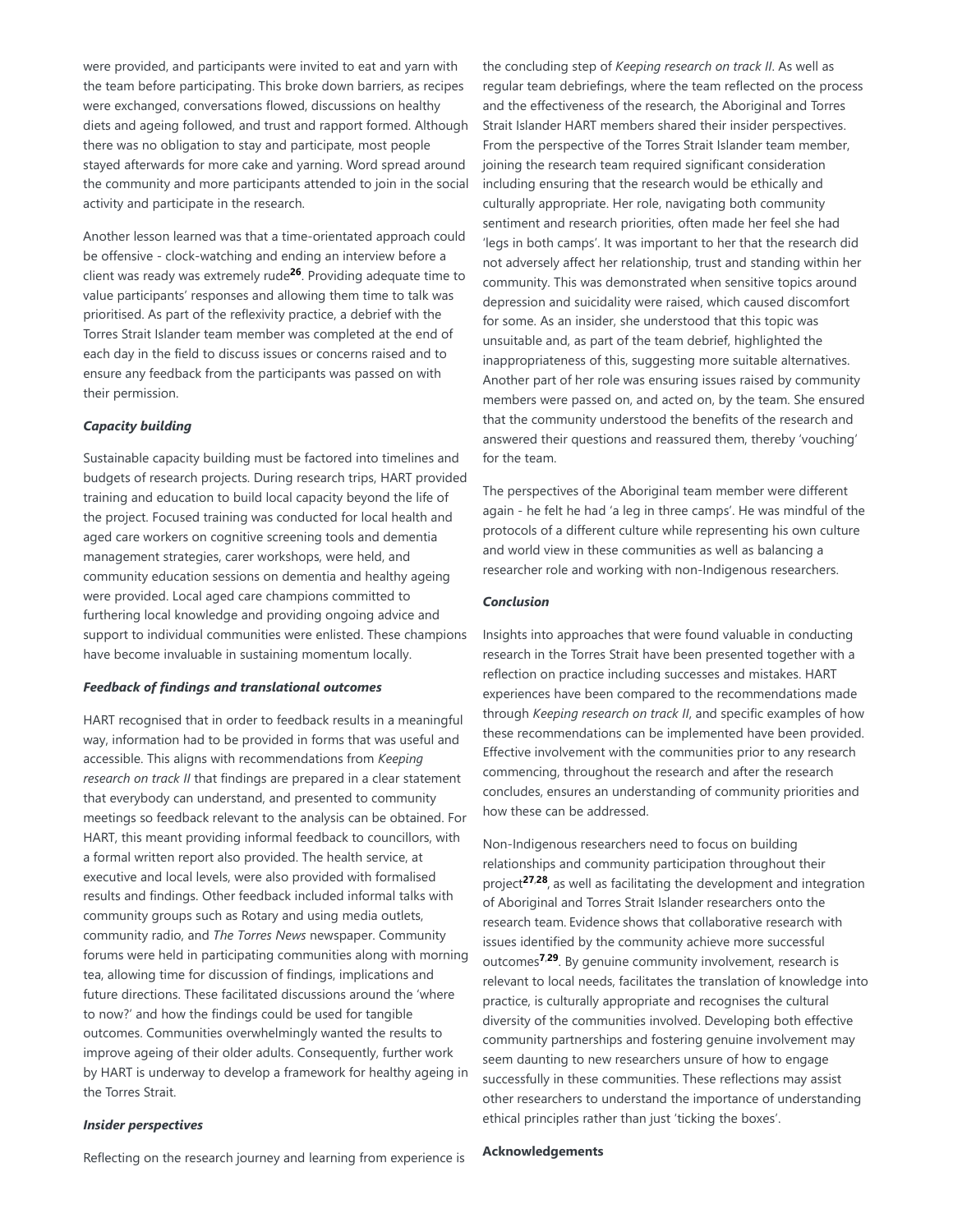We thank all the participants who took time to participate in the research studies from across the Torres Strait. We respectfully acknowledge all the health workers, clinic staff and community members who assisted in this study. We thank all our colleagues who participated in the data collection.

The Dementia Prevalence Study was funded by the NHMRC (Project Grant APP 1106175).

# REFERENCES:

**1** Australian Institute of Health and Welfare. Australia's health 2018. Australia's health series No.:16. AUS 221. Canberra: AIHW, 2018.

**2** Thomas DP, Bainbridge R, Tsey K. Changing discourses in Aboriginal and Torres Strait Islander health research, 1914–2014. *Medical Journal of Australia* 2014; **201(S1):** 15-18. DOI link

**3** Bainbridge R, Tsey K, McCalman J, Kinchin I, Saunders V, Watkin Lui F, et al. No one's discussing the elephant in the room: contemplating questions of research impact and benefit in Aboriginal and Torres Strait Islander Australian health research. *BMC Public Health* 2015; **15(1):** 696. DOI link, PMid:26202429

**4** Street J, Baum F, Anderson I. Developing a collaborative research system for Aboriginal health. *Australian and New Zealand Journal of Public Health* 2007; **31(4):** 372-378. DOI link, PMid:17725020

**5** Humphery K. Dirty questions: Indigenous health and 'Western research'. *Australian and New Zealand Journal of Public Health* 2001; **25(3):** 197-202. DOI link, PMid:11494986

**6** National Health and Medical Research Council. Ethical conduct in research with Aboriginal and Torres Strait Islander Peoples and communities: guidelines for researchers and stakeholders. Canberra: Commonwealth of Australia, 2018.

**7** National Health and Medical Research Council. Keeping research on track II: a companion document to ethical conduct in research with Aboriginal and Torres Strait Islander Peoples and communities: guidelines for researchers and stakeholders. Canberra: Commonwealth of Australia, 2018.

**8** Australian Institute of Aboriginal and Torres Strait Islander Studies. Guidelines for Ethical Research in Australian Indigenous Studies. Canberra: Australian Institute of Aboriginal and Torres Strait Islander Studies, 2012.

**9** National Health and Medical Research Council. The NHMRC Road Map: a strategic framework for improving Aboriginal and Torres Strait Islander health through research. Canberra: National Health and Medical Research Council, 2003.

**10** National Health and Medical Research Council. The NHMRC Road Map II: a strategic framework for Improving Aboriginal and Torres Strait Islander health through research. Canberra: National Health and Medical Research Council, 2010.

**11** National Health and Medical Research Council. The NHMRC Road Map III: a strategic framework for Improving Aboriginal and Torres Strait Islander Health through research. Canberra: National Health and Medical Research Council, 2018.

**12** Aboriginal Health and Medical Research Council of NSW. AH&MRC; ethical guidelines: key principles. Version 2. Surry Hills, NSW: Aboriginal Health and Medical Research Council of New South Wales, 2020.

**13** Pyett P, Waples-Crowe P, van der Sterren A. Engaging with Aboriginal communities in an urban context: some practical suggestions for public health researchers. *Australian and New Zealand Journal of Public Health* 2009; **33(1):** 51-54. DOI link, PMid:19236359

**14** Gwynn J, Lock M, Turner N, Dennison R, Coleman C, Kelly B, et al. Aboriginal and Torres Strait Islander community governance of health research: turning principles into practice. *Australian Journal of Rural Health* 2015; **23(4):** 235-242. DOI link, PMid:25823497

**15** Sunderland N, Catalano T, Kendall E, McAuliffe D, Chenoweth L. Exploring the concept of moral distress with community-based researchers: an Australian study. *Journal of Social Service Research* 2010; **37(1):** 73-85. DOI link

**16** Harrison N. Principles in Indigenous Health Research. In: A Laycock, D Walker, N Harrison, J Brands (Eds). *Researching Indigenous health: a practical guide for researchers.* Melbourne: The Lowitja Institute, 2011; 23-42.

**17** Fitts MS, West C, Robertson J, Robertson K, Roberts N, Honorato B, et al. The NHMRC Road Map 'benchmark' principles: a formal evaluation process is needed to improve their application. *Australian and New Zealand Journal of Public Health* 2015; **39(4):** 305-308. DOI link, PMid:26239577

**18** Hing N, Breen H, Gordon A. Respecting cultural values: conducting a gambling survey in an Australian Indigenous community. *Australian and New Zealand Journal of Public Health* 2010; **34(6):** 547-553. DOI link, PMid:21134054

**19** McFarlane K, Devine S, Canuto K, Watt K. Research with an Aboriginal Health Service: building an effective partnership step by step. *Australian Indigenous Health Bulletin* 2016; **16(4).** Available: web link (Accessed 18 March 2020).

**20** Australian Institute of Health and Welfare. Dementia in Australia. Cat. No. AGE 70. Canberra: Australian Institute of Health and Welfare, 2012.

**21** Dementia Australia. *Key facts and statistics.* 2020. Available: web link (Accessed 19 March 2020).

**22** Russell S, Strivens E, LoGiudice D, Smith K, Helmes E, Flicker L. Ageing on Hammond Island: is there cause for concern in the Torres Strait? *Australian Journal of Rural Health* 2016; **24:** 342-343. DOI link, PMid:25809203

**23** Smith K, Flicker L, Lautenschlager N, Almeida O, Atkinson D, Dyer A, et al. High prevalence of dementia and cognitive impairment in Indigenous Australians. *Neurology* 2008; **71(19):** 1470-1473. DOI link, PMid:18799785

**24** Russell SG, Quigley R, Thompson F, Sagigi B, LoGiudice D, Smith K, et al. Prevalence of dementia in the Torres Strait. *Australasian Journal on Ageing* 2020; **40(2):** e125-e132. DOI link,